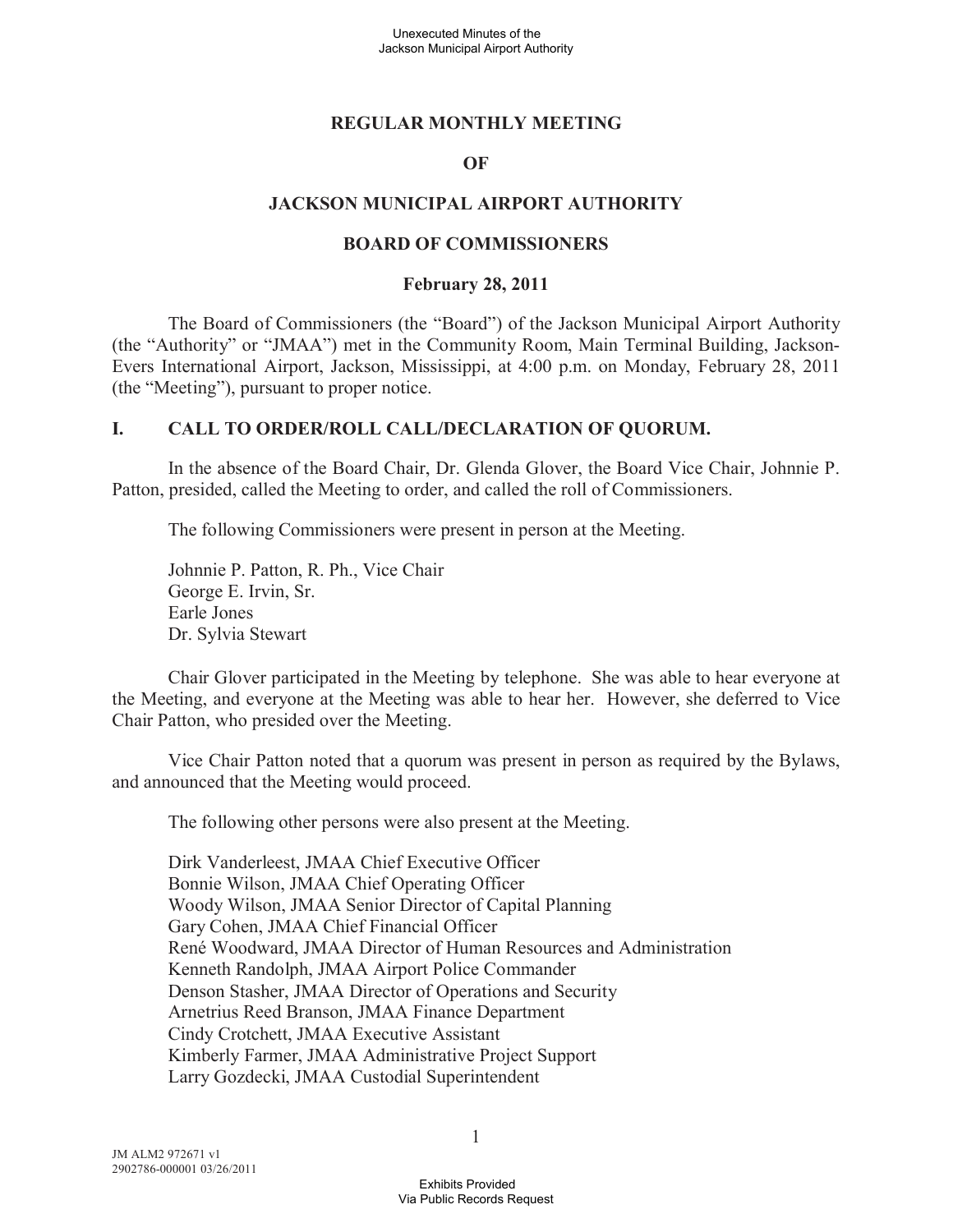Karen Hatten, JMAA Procurement Specialist Garry Montgomery, JMAA Maintenance Manager Joyce Moore, JMAA Housekeeper Calvert Sanders, JMAA Office Messenger Joyce Tillman, JMAA Facilities Engineer Jack Weldy, JMAA Properties Manager Alan Moore, Baker Donelson Bearman Caldwell & Berkowitz Jeff Wagner, Baker Donelson Bearman Caldwell & Berkowitz Alex Martin, Baker Donelson Bearman Caldwell & Berkowitz Chuck Lott, Neel-Schaffer, Inc.

## **II. APPROVAL AND EXECUTION OF MINUTES.**

## **A. Regular Monthly Meeting of the Board of Commissioners, January 24, 2011.**

## **B. Work Session of the Board of Commissioners, February 24, 2011.**

After discussion, upon motion duly made by Commissioner Irvin, seconded by Commissioner Stewart, and unanimously approved by the affirmative votes of all Commissioners present, the minutes described above were approved as presented and directed to be filed in the appropriate minute book and records of the Authority.

### **III. PUBLIC COMMENTS.**

None.

## **IV. REPORTS.**

## **A. Chief Executive Officer.**

- 1. Airport Project Manager Summary, Period Ending January 31, 2011.
- 2. Airport Activity Statistics Report, Period Ending January 31, 2011.

Mr. Vanderleest directed the Board's attention to the Airport Project Manager Summary and the Airport Activity Statistics Report as found in the packet distributed to the Board prior to the Meeting (the "Packet"), and discussed these reports with the Board. A copy of the Packet is attached as an exhibit to the minutes of the Meeting.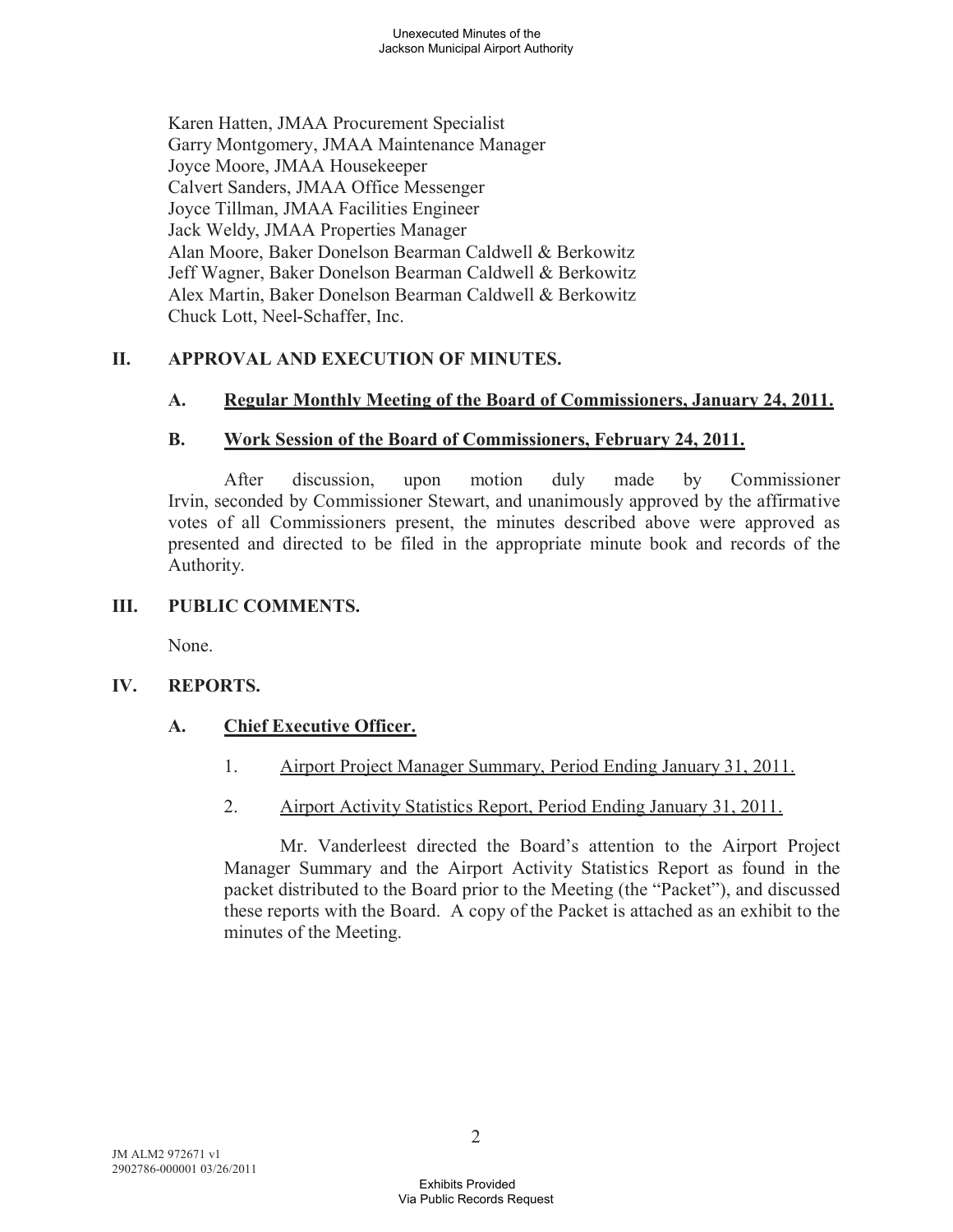- 3. Employee and Organizational Recognitions.
	- a. Employee of the Month, February 2011: Calvert Sanders, Office Messenger, Department of Human Services and Administration.

Mr. Vanderleest recognized and commended Mr. Sanders for being named Employee of the Month for February 2011.

#### 4. Professional Development Recognitions.

- a. Shawn Hanks, Information Technology & Telecommunications Specialist, Department of Human Resources & Administration.
	- (1) Basic Supervisory Course, Awarded by Mississippi State Personnel Board.

Mr. Vanderleest said that Mr. Hanks was not present and would be recognized at a subsequent meeting of the Board.

- b. Karen Hatten, Procurement Specialist, Department of Human Resources & Administration.
	- (1) Certified Public Procurement Officer (CPPO), Awarded by Universal Public Procurement Certification Council.

Mr. Vanderleest recognized and commended Ms. Hatten for achieving the title of Certified Public Procurement Officer, as awarded by Universal Public Procurement Certification Council.

- c. Joyce Moore, Housekeeper I, Department of Maintenance.
	- (1) Certificate of Completion, Level III ATSI, Sponsored by AAAE Airport Training & Safety Institute.

Mr. Vanderleest recognized and commended Ms. Moore for receiving the Certificate of Completion, Level III ATSI, sponsored by the AAAE Airport Training & Safety Institute.

#### **B. Attorney.**

Mr. Moore said he had nothing to report at this time.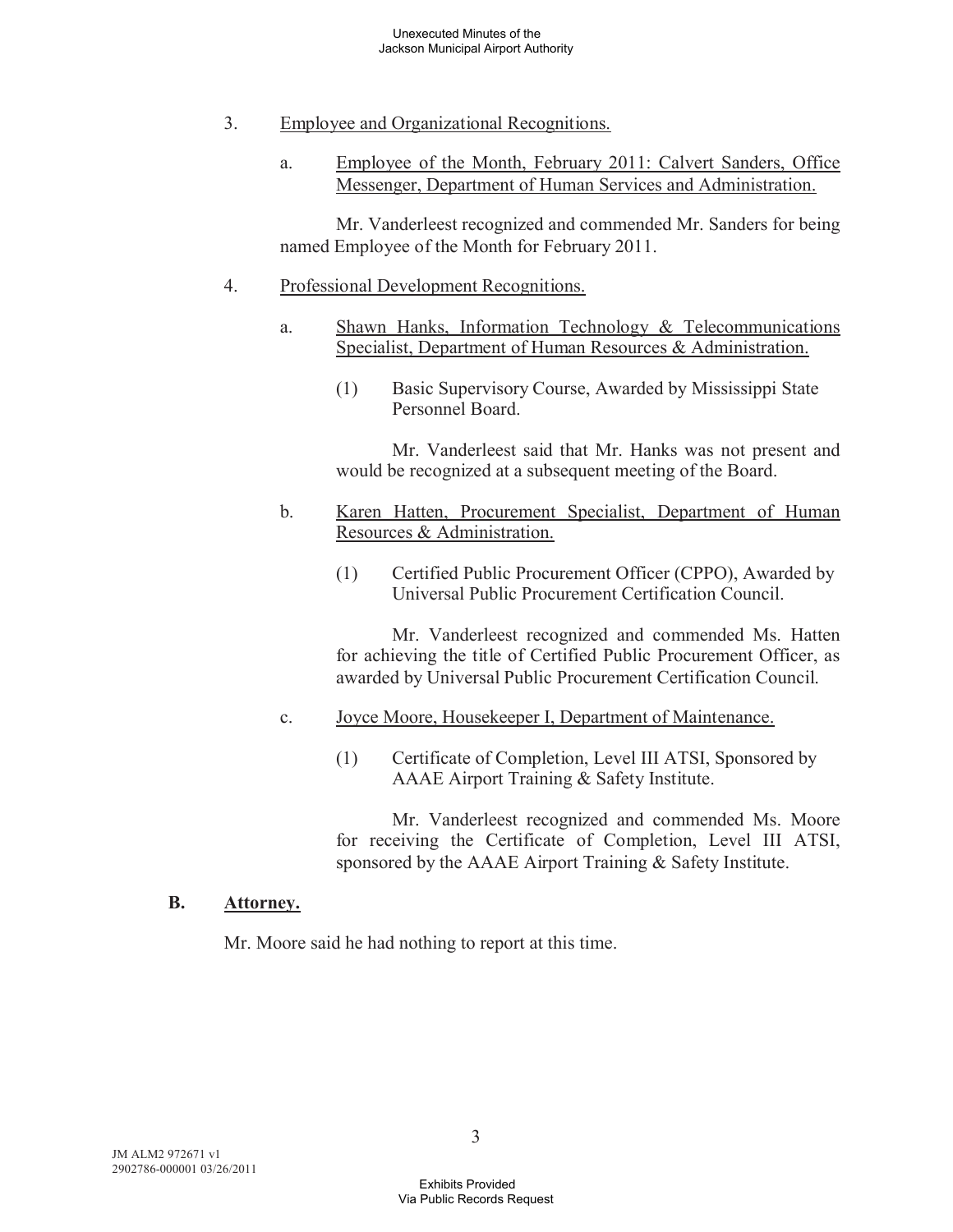## **V. ACTION ITEMS.**

### **A. Financial Matters.**

- 1. Financial Reports for January 2011.
	- a. Balance Sheet: Accept.
	- b. Income Statement: Accept.
	- c. Claims Docket for January 2011: Approve.

Mr. Vanderleest directed the Board's attention to the above financial reports for January 2011 and the Claims Docket for January 2011, all of which were included in the Packet.

After discussion, upon motion duly made by Commissioner Stewart, seconded by Commissioner Patton, and unanimously approved by the affirmative votes of all Commissioners present, the Board adopted the following resolution.

## **RESOLUTION ACCEPTING FINANCIAL REPORTS FOR JANUARY 2011 AND APPROVING AND AUTHORIZING PAYMENT OF CLAIMS DOCKET FOR JANUARY 2011**

**WHEREAS**, the Board of Commissioners (the "Board") of the Jackson Municipal Airport Authority (the "Authority") has reviewed and considered (i) certain financial statements for the Authority for the month and period ending January 31, 2011 (the "Financial Reports"), and (ii) the Claims Docket of the Authority for the month of January 2011 (the "Claims"), both the Financial Reports and the Claims being (i) included in the packet distributed to the Board prior to the February 28, 2011, Regular Monthly Meeting of the Board, and (ii) incorporated herein by reference;

**NOW, THEREFORE, BE IT RESOLVED**, the Board hereby (i) accepts the Financial Reports and (ii) approves and authorizes payment of the Claims in the total amount of \$1,681,127.65.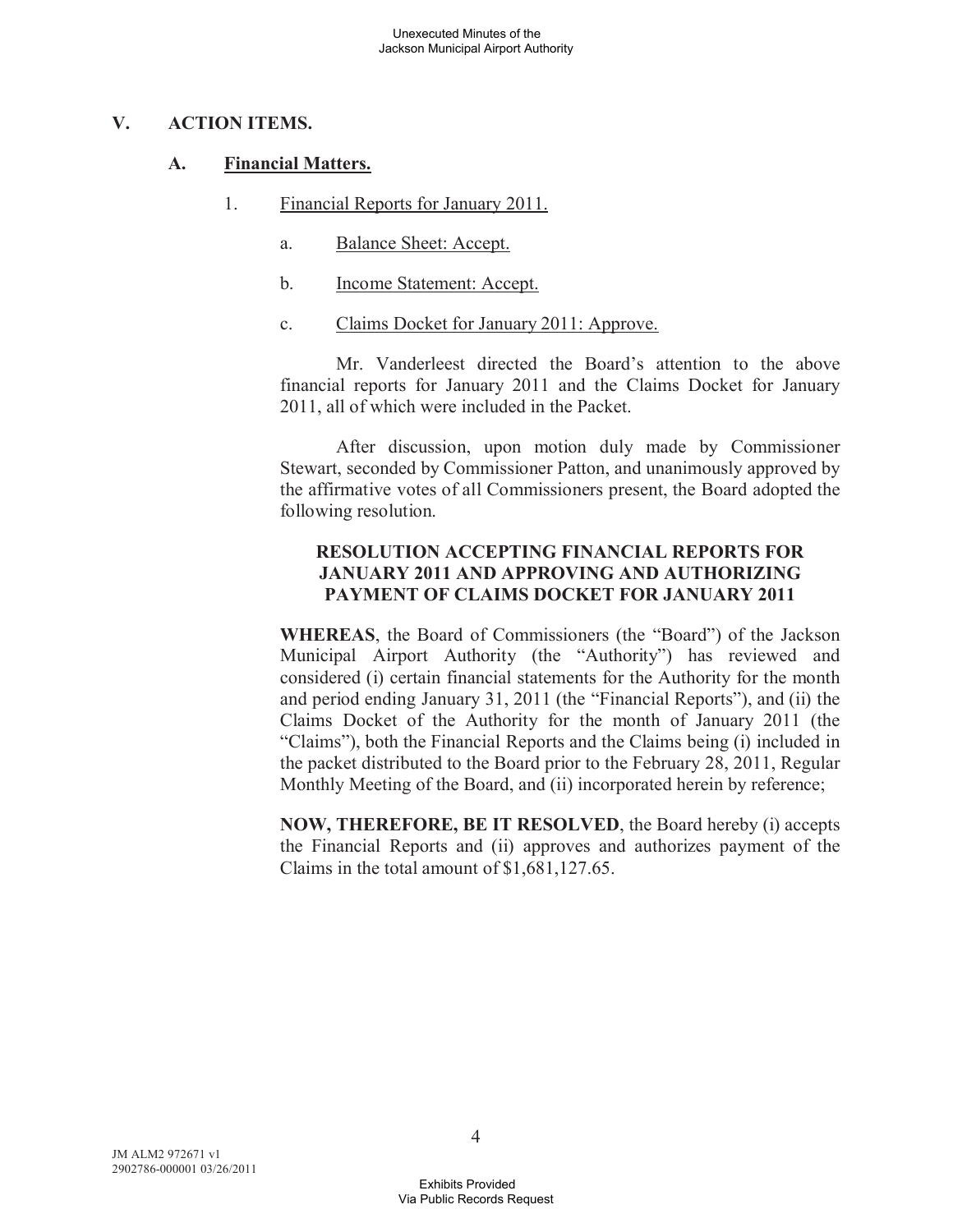## **B. Service Agreements.**

- 1. Professional Services Agreement for Training of JMAA Staff on Wildlife Hazard Assessment: Authorize Agreement.
- 2. Professional Services Agreement for  $50<sup>th</sup>$  Anniversary Freedom Riders Exhibit, JEIA: Authorize Agreement.
- 3. JMAA Contract No. 334, Federal Government Representation Retainer Agreement: Authorize Renewal.

Mr. Vanderleest directed the Board's attention to the memoranda in the Packet which described these matters, and discussed these matters with the Board.

After discussion, upon motion duly made by Commissioner Stewart, seconded by Commissioner Patton, and unanimously approved by the affirmative votes of all Commissioners present, the Board adopted the following resolution.

# **RESOLUTION APPROVING AND AUTHORIZING CERTAIN ACTIONS WITH RESPECT TO CERTAIN SERVICE AGREEMENTS**

**WHEREAS**, the staff of the Jackson Municipal Airport Authority (the "Authority") has recommended that the Board of Commissioners of the Authority (the "Board") approve and authorize certain actions with respect to certain service agreements identified below, all as more particularly described in certain memoranda (i) included in the packet distributed to the Board prior to the February 28, 2011, Regular Monthly Meeting of the Board, and (ii) incorporated herein by reference (separately, each a "Memorandum;" collectively, the "Memoranda"); and

**WHEREAS**, the Board has reviewed the Memoranda and considered the recommendations therein by the staff of the Authority;

**NOW, THEREFORE, BE IT RESOLVED**, the Board hereby determines that it would be in the best interests of and in furtherance of the duties and responsibilities of the Authority to, and the Board hereby does, take the following actions:

1. The Board approves and authorizes negotiation and execution of an agreement for certain professional services with DeTect, Inc. to provide professional wildlife management support and training at Jackson-Evers International Airport (the "DeTect Agreement"), said DeTect Agreement to be in such form and to contain such terms and conditions consistent with the Memorandum dated February 12, 2011, which describes this matter, as may be deemed appropriate by the Chief Executive Officer of the Authority, as evidenced by his execution thereof.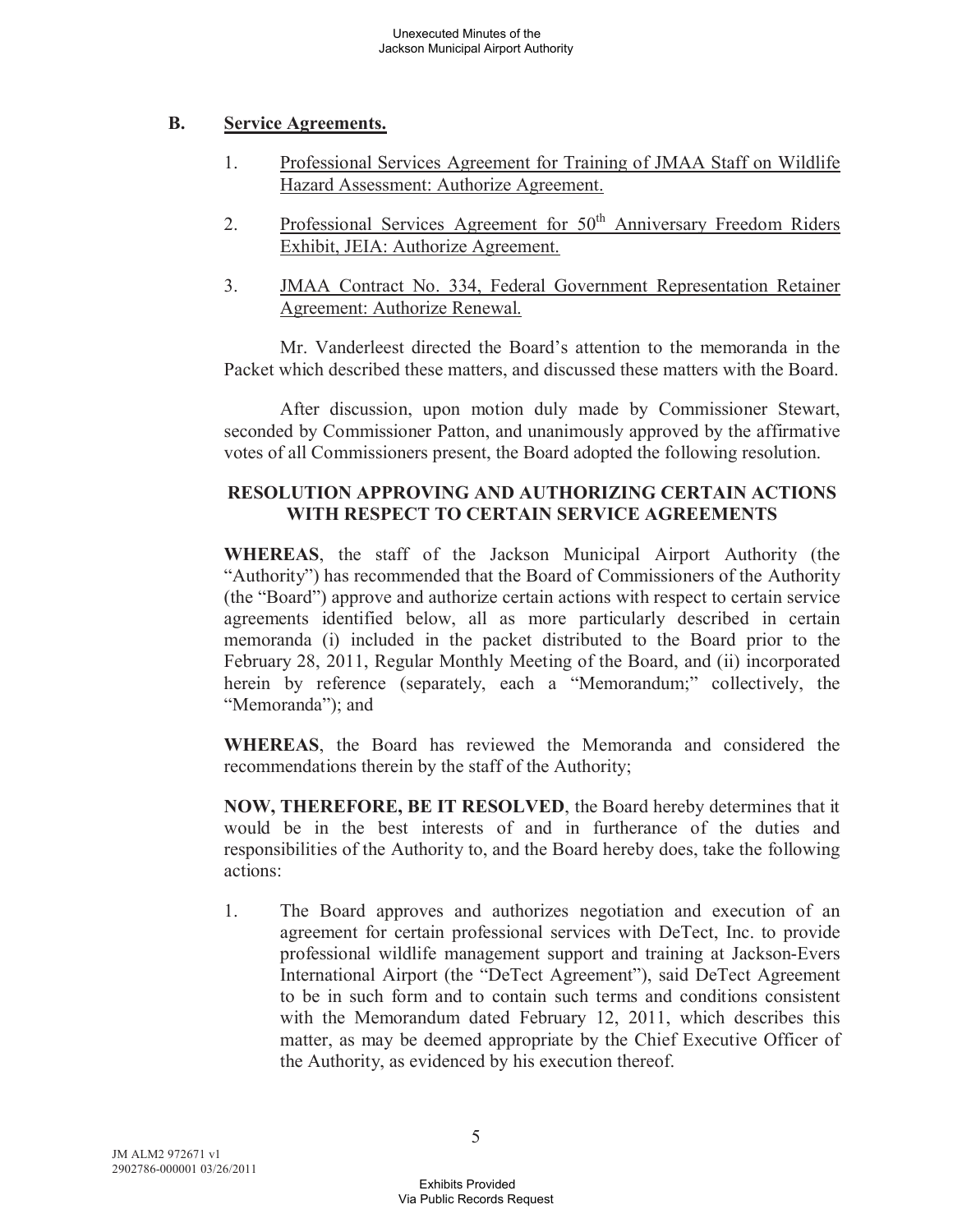- 2. The Board approves and authorizes negotiation and execution of a professional services agreement with Luckett Communications, LLC to provide professional services in support of events commemorating the  $50<sup>th</sup>$ Anniversary of the 1961 Freedom Riders (the "Luckett Agreement"), said Luckett Agreement to be in such form and to contain such terms and conditions consistent with the Memorandum dated February 12, 2011, which describes this matter, as may be deemed appropriate by the Chief Executive Officer of the Authority, as evidenced by his execution thereof.
- 3. The Board approves and authorizes negotiation and execution of a retainer agreement with Winston & Strawn, LLP ("W&S") to employ W&S to provide certain professional services relating to federal legislative and administrative representation (the "W&S Agreement"), said W&S Agreement to be in such form and to contain such terms and conditions consistent with the Memorandum dated February 14, 2011, which describes this matter, as may be deemed appropriate by the Chief Executive Officer of the Authority, as evidenced by his execution thereof.

# **C. Construction Projects.**

- 1. JMAA Project No. 013-10, Structural Enhancement of Old Air Cargo Facility, JEIA: Authorize Advertisement for Bids.
- 2. JMAA Project No. 010-11, Professional Services Agreement for Information Center Fabrication and Installation, JEIA: Authorize Agreement.
- 3. JMAA Project No. 012-11, Roof Replacement on former Fixed Base Operators (FBO) Office, JEIA: Authorize Agreement.
- 4. JMAA Project No. 007-11, Assessment and Repair of Aircraft Parking Aprons, JEIA: Authorize Request for Qualifications.
- 5. JMAA Project No. 005-11, Pavement Assessment and Repair Runway 16R/34L, Taxiways Alpha, Bravo and Charlie, JEIA: Authorize Request for Qualifications.
- 6. JMAA Project No. 011-11, Main Power Resources Evaluation and Improvements, JEIA: Authorize Request for Qualifications.
- 7. JMAA Project No. 013-11, Roof Replacement East Concourse and Tower Cab, JEIA: Authorize Request for Qualifications.

Mr. Vanderleest directed the Board's attention to the memoranda in the Packet which described these matters, and discussed these matters with the Board.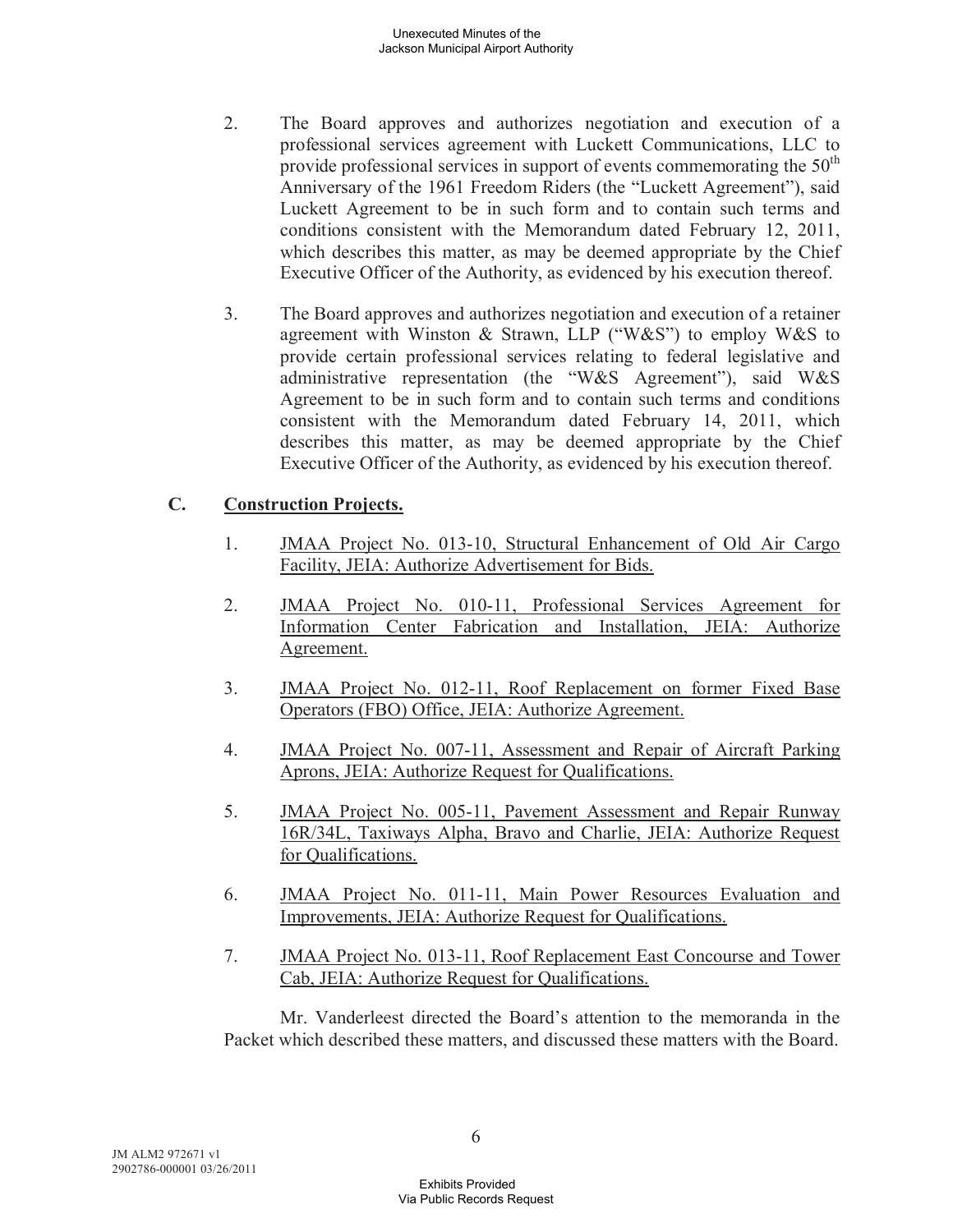After discussion, upon motion duly made by Commissioner Jones, seconded by Commissioner Stewart, and unanimously approved by the affirmative votes of all Commissioners present, the Board adopted the following resolution.

### **RESOLUTION APPROVING AND AUTHORIZING CERTAIN ACTIONS WITH RESPECT TO CERTAIN CONSTRUCTION PROJECTS**

**WHEREAS**, the staff of the Jackson Municipal Airport Authority (the "Authority") has recommended that the Board of Commissioners (the "Board") of the Authority approve and authorize certain actions with respect to certain construction projects identified below, all as more particularly described in certain memoranda (i) included in the packet distributed to the Board prior to the February 28, 2011, Regular Monthly Meeting of the Board, and (ii) incorporated herein by reference (separately, each a "Memorandum;" collectively, the "Memoranda"); and

**WHEREAS**, the Board has reviewed the Memoranda and considered the recommendations therein by the staff of the Authority;

**NOW, THEREFORE, BE IT RESOLVED**, the Board hereby determines that it would be in the best interests of and in furtherance of the duties and responsibilities of the Authority to, and the Board hereby does, take the following actions:

- 1. The Board approves and authorizes publication of an advertisement for bids for construction and related services in connection with structural enhancements of the Old Air Cargo Facility at Jackson-Evers International Airport (JMAA Project No. 013-10), as more particularly described in the Memorandum dated February 16, 2011, relating to this matter.
- 2. The Board hereby approves and authorizes execution and accomplishment of a professional services agreement with Digital Imaging Group for professional services in connection with design and installation oversight and management services in connection with the fabrication and installation of a new passenger and visitor Information Center at Jackson-Evers International Airport (the "Digital Imaging Group Agreement"), said Digital Imaging Group Agreement to be in such form and to contain such terms and conditions consistent with the Memorandum dated February 15, 2011, which describes this matter, as may be deemed appropriate by the Chief Executive Officer of the Authority, as evidenced by his execution thereof.
- 3. The Board hereby approves and authorizes execution and accomplishment of an agreement with Independent Roofing Systems for installation of a new Thermoplastic Polyolefin roof system on a stand-alone office building formerly leased to Mercury Air Center – Jackson, LLC (Atlantic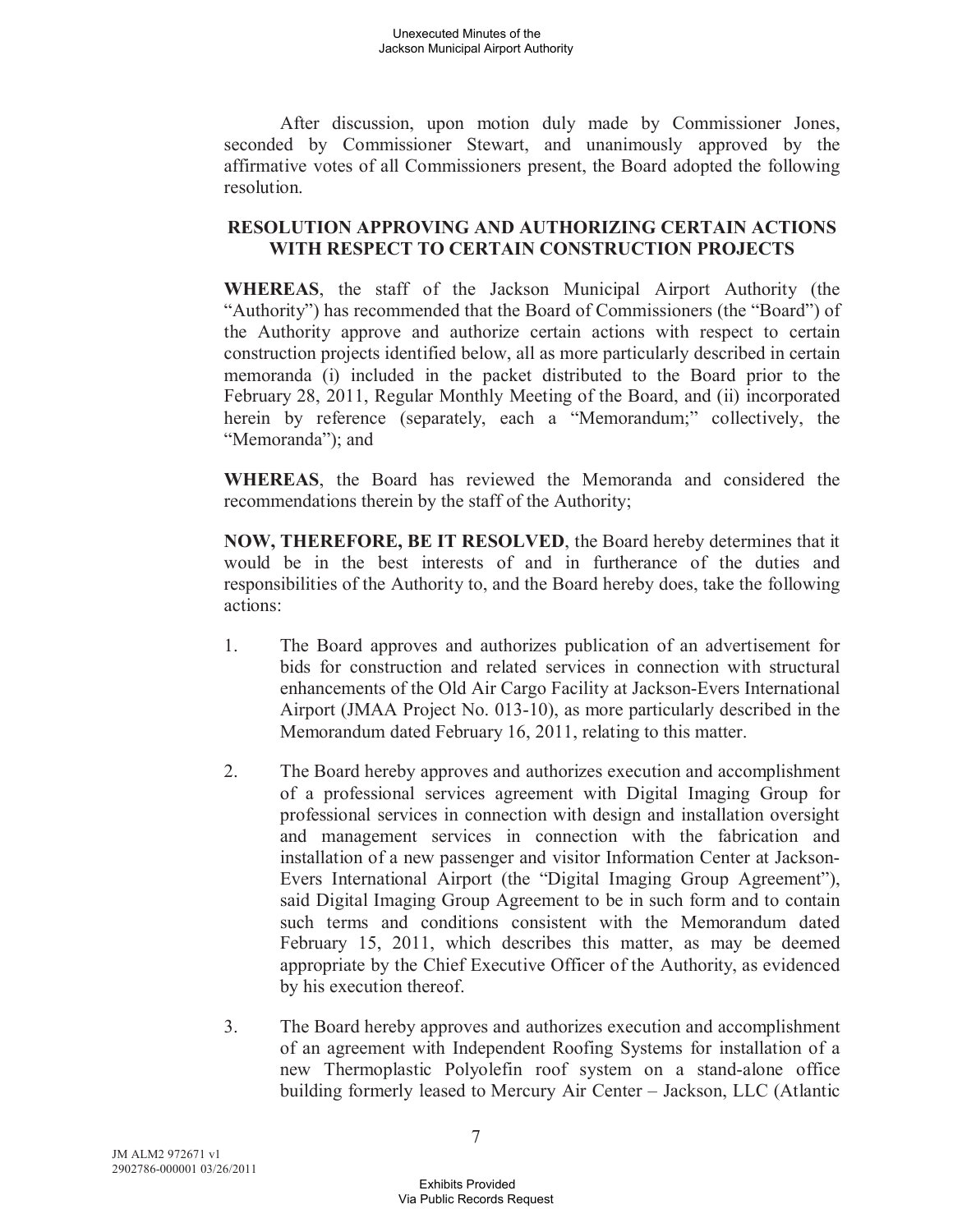Aviation) at Jackson-Evers International Airport (the "Independent Roofing Agreement"), said Independent Roofing Agreement to be in such form and to contain such terms and conditions consistent with the Memorandum dated February 14, 2011, which describes this matter, as may be deemed appropriate by the Chief Executive Officer of the Authority, as evidenced by his execution thereof.

- 4. The Board approves and authorizes (i) preparation and filing of an application for an Airport Improvement Program grant to fund all or a portion of the costs of assessment of the current conditions of and repairs needed to the aircraft parking aprons at the Main Terminal Building, Mississippi Air Cargo Logistics Center and general aviation parking aprons at Jackson-Evers International Airport (JMAA Project No. 007-11) (the "Parking Apron Project"); (ii) publication of a request for qualifications to provide engineering services for design and construction oversight for the Parking Apron Project; (iii) negotiation of a professional services agreement with the firm determined to be the most qualified for the Parking Apron Project, the final form of such agreement to be subject to approval by the Board prior to execution; (iv) negotiation of an agreement with a third-party engineering firm to assess engineering fee proposals for the Parking Apron Project as deemed necessary, the final form of any such agreement to be subject to approval by the Board prior to execution; and (v) acceptance of the proposed budget for the Parking Apron Project, all as more particularly described in the Memorandum dated February 12, 2011, relating to this matter.
- 5. The Board approves and authorizes (i) preparation and filing of an application for an Airport Improvement Program grant to fund all or a portion of the costs of assessment of the current conditions of and repairs needed to the surfaces and lighting systems of Runway 16R/34L and Taxiways Alpha, Bravo and Charlie at Jackson-Evers International Airport (JMAA Project No. 005-11) (the "Runway and Taxiways Pavement Project"); (ii) publication of a request for qualifications to provide engineering services for design and construction oversight for the Runway and Taxiways Pavement Project; (iii) negotiation of a professional services agreement with the firm determined to be the most qualified for the Runway and Taxiways Pavement Project, the final form of such agreement to be subject to approval by the Board prior to execution; (iv) negotiation of an agreement with a third-party engineering firm to assess fee proposals for the Runway and Taxiways Pavement Project as deemed necessary, the final form of any such agreement to be subject to approval by the Board prior to execution; and (v) acceptance of the proposed budget for the Runway and Taxiways Pavement Project, all as more particularly described in the Memorandum dated February 12, 2011, relating to this matter.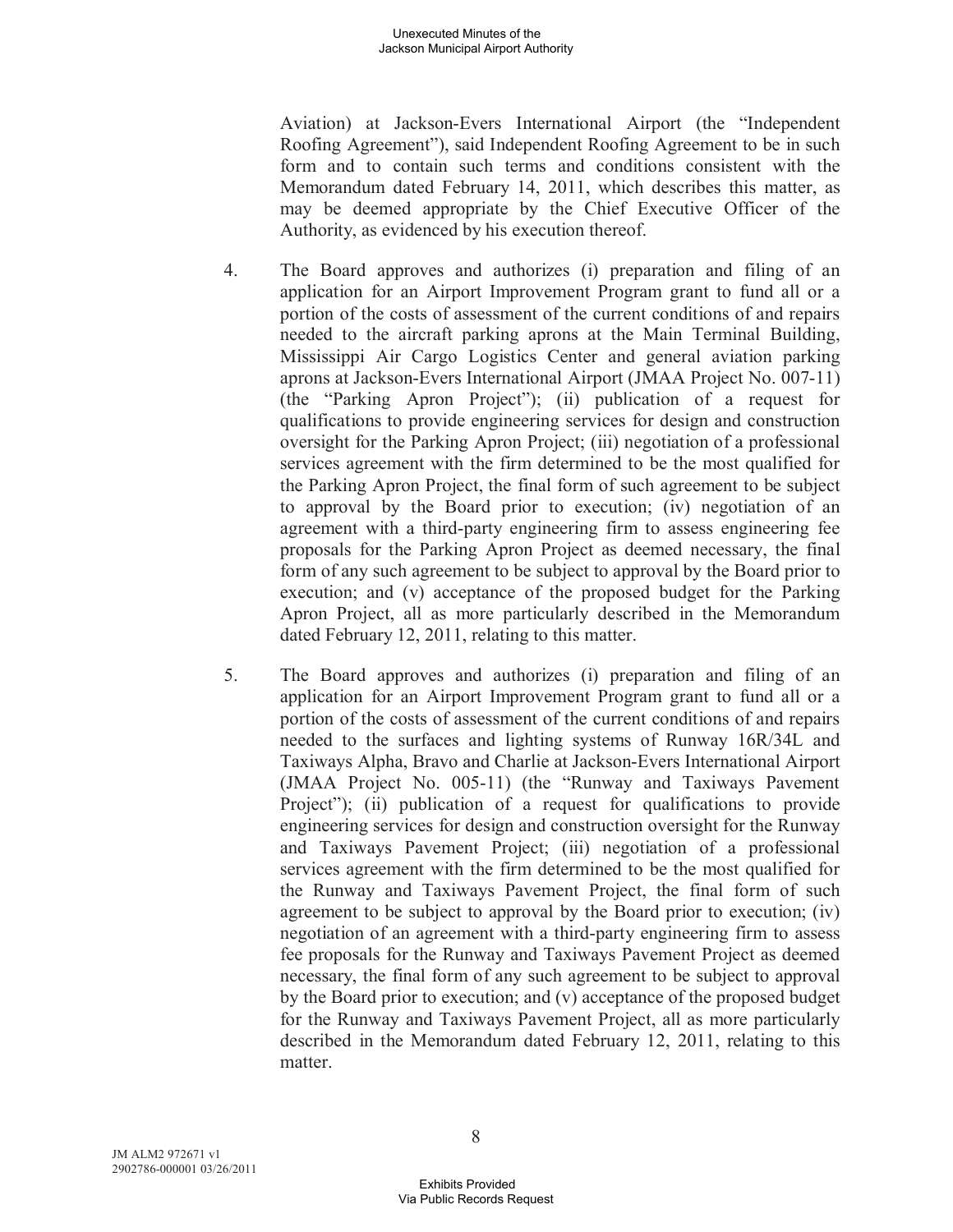- 6. The Board approves and authorizes (i) publication of a request for qualifications to provide engineering services for design and construction oversight in connection with an assessment of the current conditions of the main power vault, airfield lighting management components, and the standby power for the airfield and terminal at Jackson-Evers International Airport (JMAA Project No. 011-11) (the "Power Resources Project"); and (ii) negotiation of a professional services agreement with the firm determined to be the most qualified for the Power Resources Project, the final form of such agreement to be subject to approval by the Board prior to execution, all as more particularly described in the Memorandum dated February 14, 2011, relating to this matter.
- 7. The Board approves and authorizes (i) publication of a request for qualifications to provide architectural services in connection with replacement of the East Concourse Roof, repair to the curbs on the air traffic control tower cab roof at Jackson-Evers International Airport, and other similar services (JMAA Project No. 013-10) (the "Roof Replacement/Repair Project"); (ii) negotiation of a professional services agreement with the firm determined to be the most qualified for the Roof Replacement/Repair Project, the final form of such agreement to be subject to approval by the Board prior to execution; and (iii) acceptance of the proposed budget for the Roof Replacement/Repair Project, all as more particularly described in the Memorandum dated February 18, 2011, relating to this matter.

#### **D. Procurements.**

No action or discussion took place at the Meeting regarding procurements.

#### **E. Grants.**

No action or discussion took place at the Meeting regarding grants.

## **F. Other Matters.**

### 1. Obsolete Information Technology Equipment, JMAA: Authorize Donation of Equipment.

Mr. Vanderleest directed the Board's attention to the memorandum in the Packet which described this matter, and discussed this matter with the Board.

After discussion, upon motion duly made by Commissioner Stewart, seconded by Commissioner Irvin, and unanimously approved by the affirmative votes of all Commissioners present, the Board adopted the following resolution.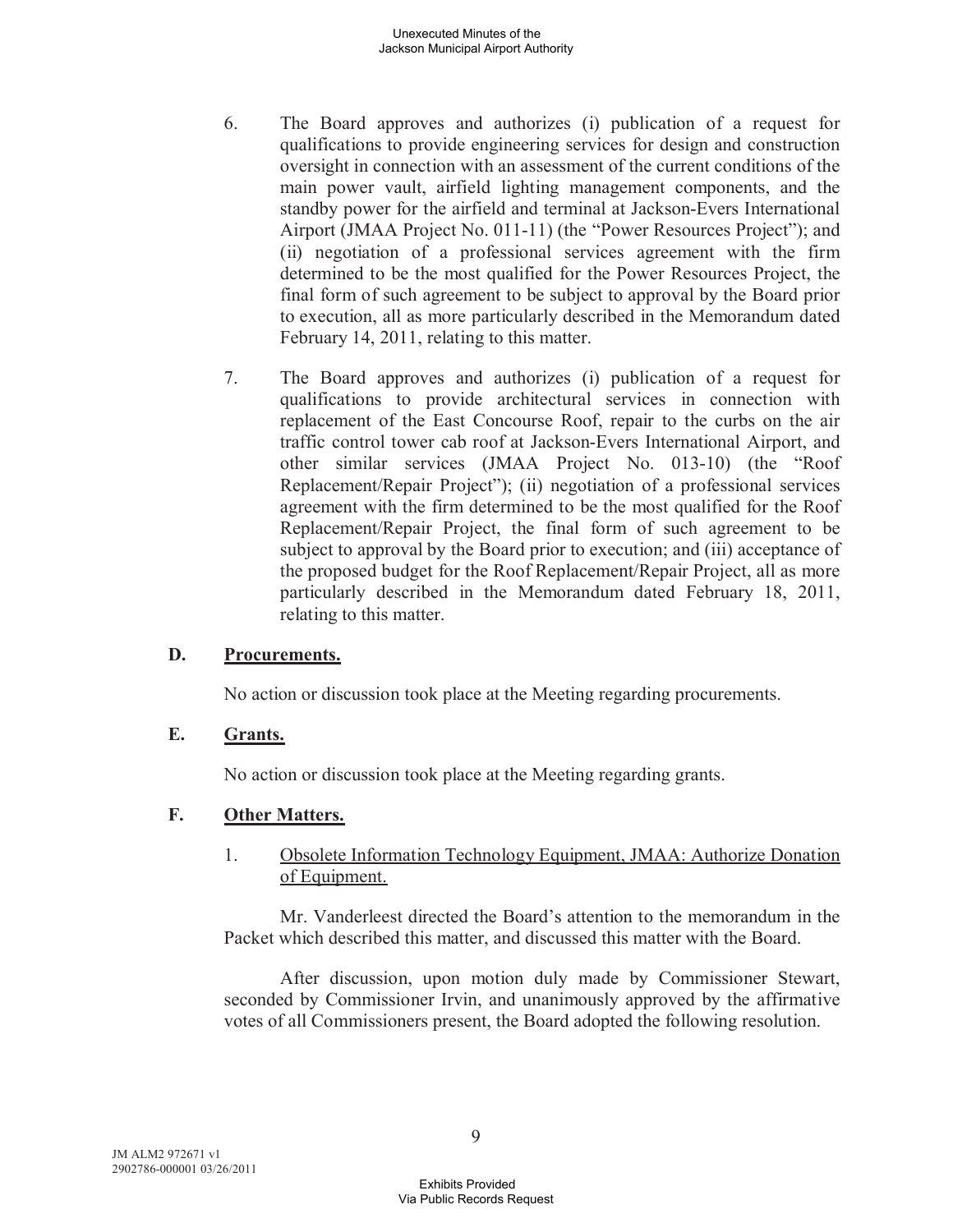### **RESOLUTION DECLARING CERTAIN INFORMATION TECHNOLOGY EQUIPMENT TO BE SURPLUS AND AUTHORIZING TRANSFER OF THE EQUIPMENT TO THE JACKSON STATE UNIVERSITY COMPUTER RECYCLING PROGRAM**

**WHEREAS**, the staff of the Jackson Municipal Airport Authority (the "Authority") has compiled a master list of computer and communication equipment and peripherals no longer needed by the Authority for the conduct of its business (the "Surplus Property"), said list of Surplus Property being (i) included in the packet distributed to the Board prior to the February 28, 2011, Regular Monthly Meeting of the Board and (ii) incorporated herein by reference (the "Surplus Property List"); and

**WHEREAS**, the staff of the Authority has (i) advised the Board of Commissioners (the "Board") of the Authority that the Surplus Property is no longer needed by the Authority for the conduct of its business and should be declared surplus; (ii) advised the Board that no state agency, board, commission or any governing authority has expressed a need or use for the Surplus Property, and the federal government has not expressed a need or use for the Surplus Property; and (iii) recommended to the Board that the Surplus Property be donated to the Jackson State University Computer Recycling Program (the "JSU Recycling Program"); all as more particular set forth in that certain memorandum dated February 18, 2011, which is (x) included in the packet distributed to the Board prior to the February 28, 2011, Regular Monthly Meeting of the Board and (y) incorporated herein by reference (the "Memorandum"); and

**WHEREAS**, the Board has reviewed the Memorandum and the Surplus Property List and considered said recommendation by the staff of the Authority;

**NOW, THEREFORE, BE IT RESOLVED,** the Board hereby finds and determines that (i) the Surplus Property is surplus and no longer needed for Authority purposes and is not to be used in the Authority's operations, and (ii) no state agency, board, commission or any governing authority has expressed a need or use for the Surplus Property, and the federal government has not expressed a need or use for the Surplus Property; and the Board hereby approves and authorizes donation of the Surplus Property to the JSU Recycling Program, subject to proper documentation in accordance with applicable law.

### 2. Mississippi Airports Association Annual Conference, JMAA: Authorize Budget and Execution of Agreement for Reception Entertainment.

Mr. Vanderleest directed the Board's attention to the memorandum in the Packet which described this matter, and discussed this matter with the Board.

After discussion, upon motion duly made by Commissioner Stewart, seconded by Commissioner Irvin, and unanimously approved by the affirmative votes of all Commissioners present, the Board adopted the following resolution.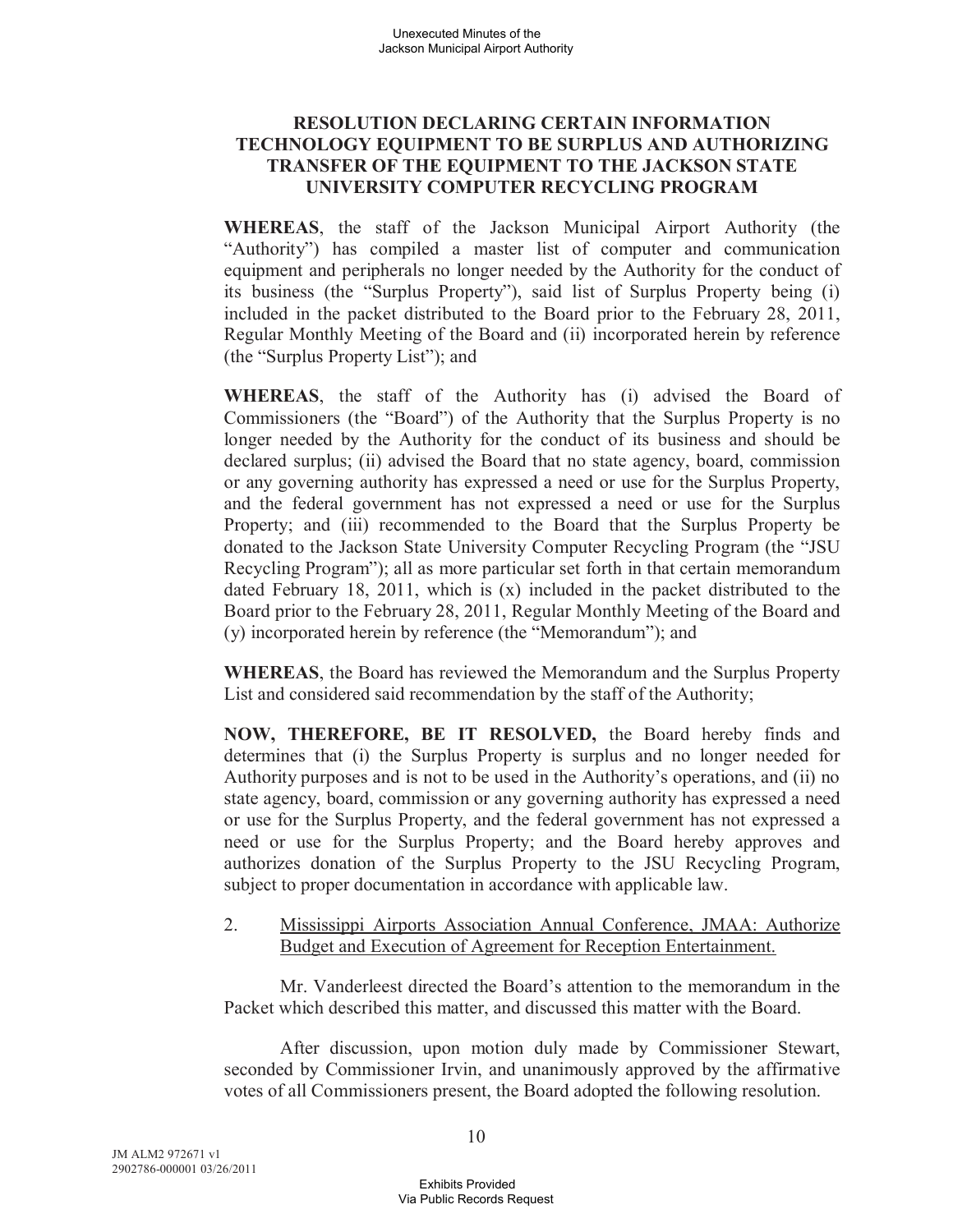### **RESOLUTION AUTHORIZING HOSTING THE 2011 MISSISSIPPI AIRPORTS ASSOCIATION ANNUAL CONFERENCE RECEPTION ON MAY 19, 2011 AT HAWKINS FIELD AND CONTRACTS RELATING TO THE CONFERENCE**

**WHEREAS**, the staff of the Jackson Municipal Airport Authority (the "Authority") has recommended that the Board of Commissioners (the "Board") of the Authority approve and authorize negotiation and execution of all agreements and contracts necessary and appropriate in connection with a reception on the evening of May 19, 2011, at Hawkins Field, in connection with the 2011 Mississippi Airports Association Annual Conference (the "MAA Reception"), subject to a total project budget of \$30,000.00 (collectively, the "MAA Reception Agreements"), all as more particularly described in that certain memorandum dated February 15, 2011, which was (i) included in the packet distributed to the Board prior to the February 28, 2011, Regular Monthly Meeting of the Board and (ii) incorporated herein by reference (the "Memorandum"); and

**WHEREAS**, the Board has reviewed the Memorandum and considered said recommendation by the staff of the Authority;

**NOW, THEREFORE, BE IT RESOLVED,** the Board hereby determines that it would be in the best interests of and in furtherance of the duties and responsibilities of the Authority to, and the Board hereby does, approve and authorize negotiation and execution of the 2011 MAA Reception Agreements, said 2011 MAA Reception Agreements to be in such form and to contain such terms and conditions consistent with the Memorandum as may be deemed appropriate by the Chief Executive Officer of the Authority, as evidenced by his execution thereof; provided, however, the total budget for the 2011 MAA Reception Agreements shall not exceed \$30,000.00.

3. Mercury Air Center – Jackson, LLC (Atlantic Aviation), JEIA: Authorize Reimbursement for Electrical Work.

Mr. Vanderleest directed the Board's attention to the memorandum in the Packet which described this matter, and discussed this matter with the Board.

After discussion, upon motion duly made by Commissioner Stewart, seconded by Commissioner Irvin, and unanimously approved by the affirmative votes of all Commissioners present, the Board adopted the following resolution.

## **RESOLUTION APPROVING AND AUTHORIZING REIMBURSEMENT TO MERCURY AIR CENTER – JACKSON, LLC (D/B/A ATLANTIC AVIATION) FOR EMERGENCY REPAIRS TO ELECTRICAL SYSTEM, JACKSON-EVERS INTERNATIONAL AIRPORT**

**WHEREAS**, the staff of the Jackson Municipal Airport Authority (the "Authority") has recommended that the Board of Commissioners (the "Board") of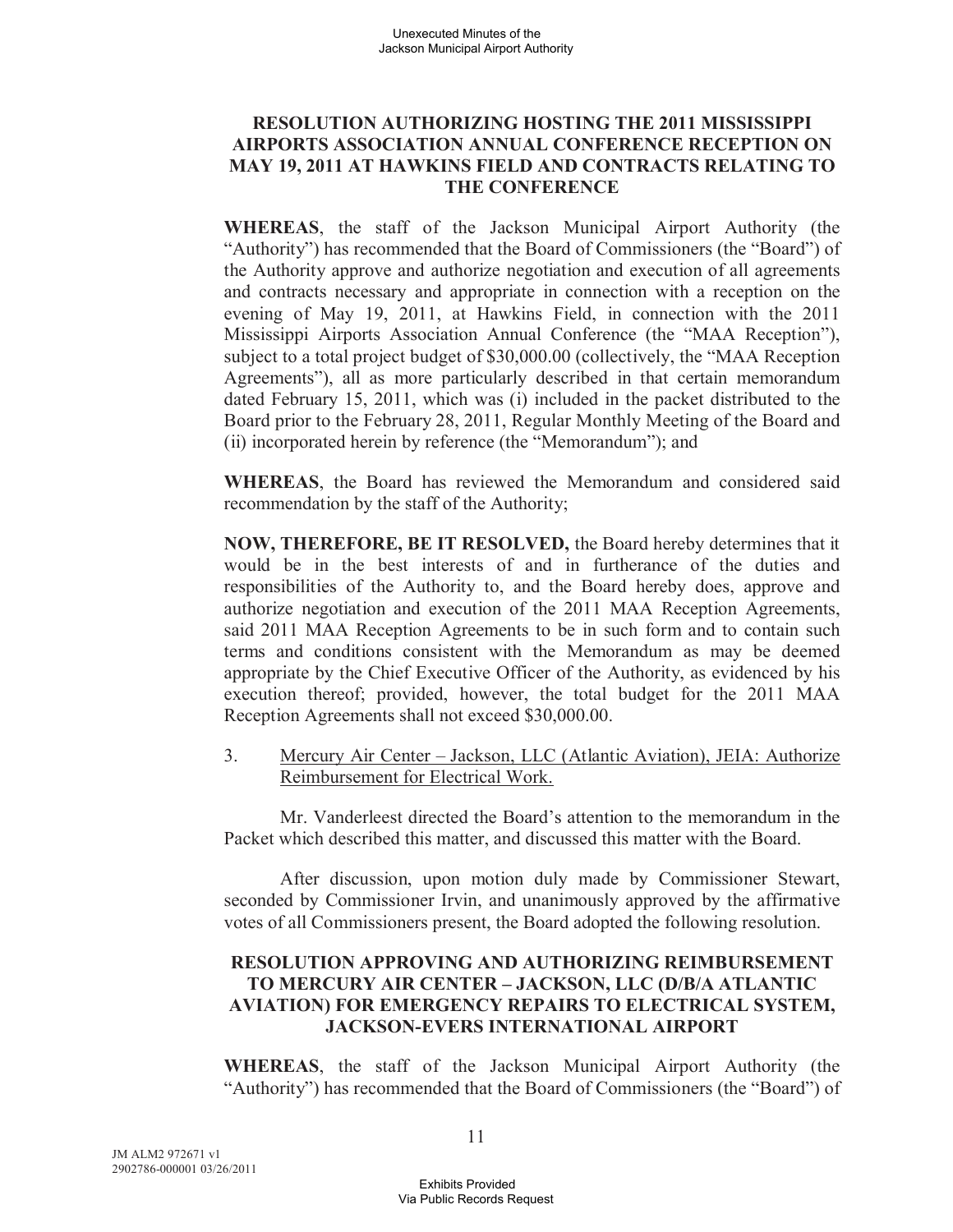the Authority approve and authorize reimbursement to Mercury Air Center – Jackson, LLC (d/b/a Atlantic Aviation) ("Atlantic") for a portion of the costs of certain repairs to the electrical lines and facilities as part of overall repairs to the fixed base operator building at Jackson-Evers International Airport (the "Electrical Repairs"), all as more particularly described and for the purposes set out in that certain memorandum dated February 21, 2011, which was (i) included in the packet distributed to the Board prior to the February 28, 2011, Regular Monthly Meeting of the Board and (ii) incorporated herein by reference (the "Memorandum"); and

**WHEREAS**, the Board has reviewed the Memorandum and considered said recommendation by the staff of the Authority;

**NOW, THEREFORE, BE IT RESOLVED**, the Board hereby determines that it would be in the best interests of and in furtherance of the duties and responsibilities of the Authority to, and the Board hereby does approve and authorize reimbursement in the amount of \$13,492.50 to Atlantic for the Electrical Repairs as described in the Memorandum.

4. JMAA Board Manual.

The Board then discussed the draft Board Manual previously distributed to the Board for review and comment. The Board specifically discussed and agreed on a change to the Board Travel Policy set out in the draft Board Manual.

After discussion, upon motion duly made by Commissioner Stewart, seconded by Commissioner Irvin, and unanimously approved by the affirmative votes of all Commissioners present, the Board adopted the following resolution.

## **RESOLUTION APPROVING AND ADOPTING BOARD MANUAL**

**WHEREAS**, the Board of Commissioners (the "Board") of the Jackson Municipal Airport Authority (the "Authority") previously directed legal counsel for the Authority to work with the Authority's senior staff to develop an orientation and resource manual for use by Commissioners of the Authority; and

**WHEREAS**, legal counsel has drafted and distributed to the Board for review and comment a draft Board manual (the "Draft Board Manual"); and

**WHEREAS**, the Board has reviewed and discussed the Draft Board Manual and suggested certain changes which have been made in the Draft Board Manual;

**NOW, THEREFORE, BE IT RESOLVED**, the Board hereby approves and adopts the Board Manual in the form attached as an exhibit to the minutes of the February 28, 2011, Regular Monthly Meeting of the Board; authorizes legal counsel for the Authority and the Authority's senior staff to update the statistical and financial information in the Board Manual as appropriate from time to time;